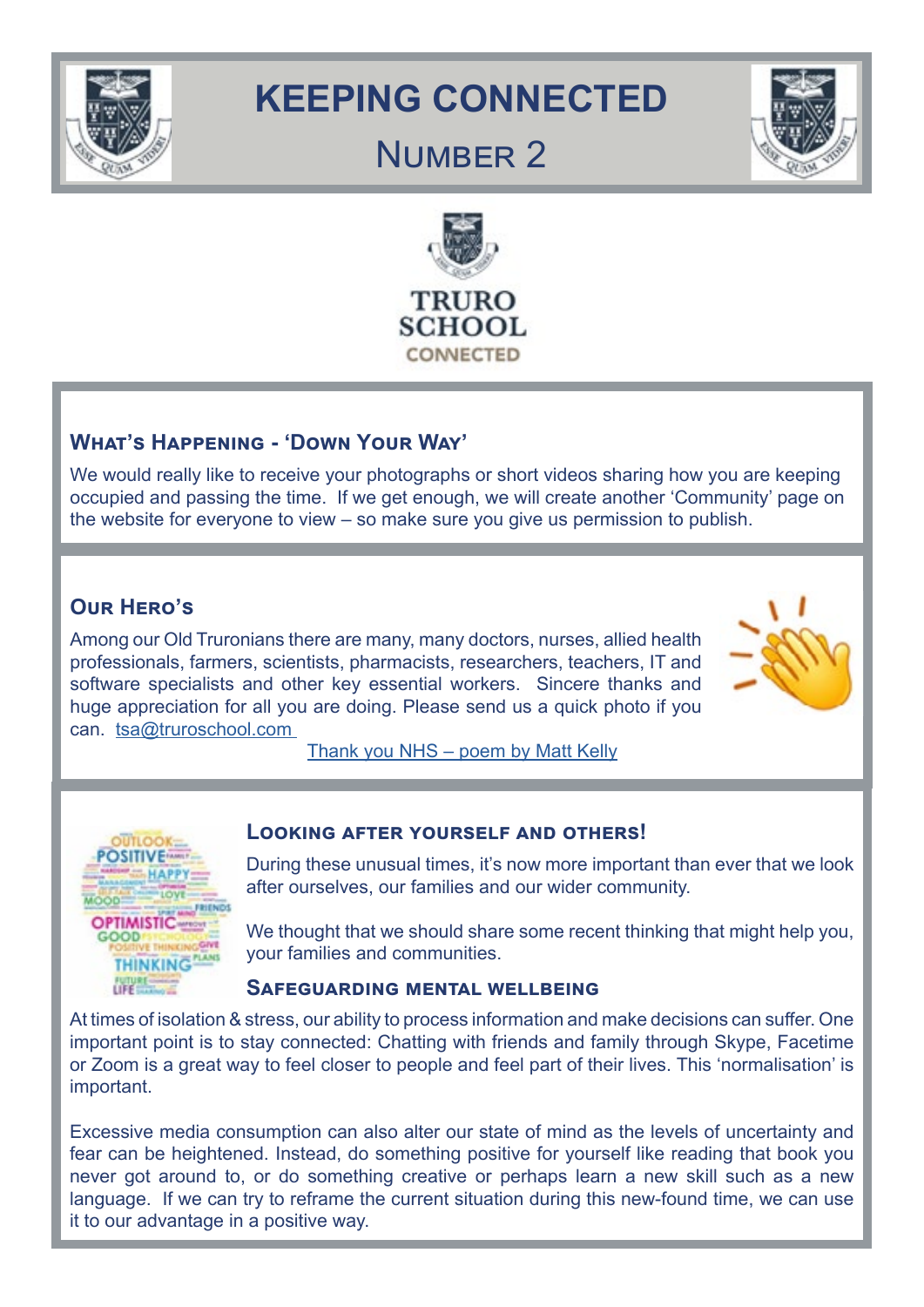It's not new information that physical exercise has a massive impact on the way we feel. Serotonin, and dopamine (the 'happy neurotransmitter') are released as your body works and balances stress hormones. You don't need to be a super fit gym goer to benefit. Anything is better than nothing, so take a walk in the fresh air (whilst still following the social distancing guidance staying 2m apart from anyone other than fellow members of your household) or do some light stretches, breathing exercises or yoga. There are now a huge range of free programmes available on YouTube for all ages and levels of fitness.

Looking after your Nutritional Health is key to good vitality. Staying hydrated allows your body to function at its optimum level. The recommended level is that you drink two litres of liquid daily. There have been increases in veganism and vegetarianism in the UK for some time now. Whilst we may not wish to go that far, eating our 5 a day fresh fruit and vegetables is important in keeping a balanced diet.



#### **Let's all show compassion**



Finally, it is scientifically proven that feeling and practising gratitude has numerous health benefits that can support your wellbeing. Showing empathy and compassion for those in more difficult situations and appreciating all the positives in our own life can have an amazing effect on sleep, self-esteem and your mental/physical health.

[Click here for 7 Scientifically Proven Benefits of Gratitude](https://www.psychologytoday.com/gb/blog/what-mentally-strong-people-dont-do/201504/7-scientifically-proven-benefits-gratitude)

#### **Things of Interest:**

During the Easter holiday break, the staff of Truro School and Truro School Prep continue to care for the children of key workers during the hours of 8am to 6pm at the Treliske site.

[Chris Baker, Head of Design & Technology and his team make PPE equipment](https://www.truroschool.com/latest-news/face-shields/)

[Truro School Choristers](https://www.truroschool.com/choristers/choir-reflections/)

[The National Theatre](https://www.nationaltheatre.org.uk/?login=yes) 

From April 2, under the banner of National Theatre at Home, every Thursday (7pm) there will be a new National Theatre play released – free to watch for one week – along with bonus content including cast and creative Q&A's and post-stream talks.

**April 2: '**[One man, Two Guvnors'](https://www.nationaltheatre.org.uk/shows/nt-at-home-one-man-two-guvnors) 

**April 16:** ['Treasure Island'](https://www.nationaltheatre.org.uk/nt-at-home) 

**April 9:** ['Jane Eyre'](https://www.nationaltheatre.org.uk/shows/nt-at-home-jane-eyre)

**April 23:** ['Twelfth Night'](https://www.nationaltheatre.org.uk/nt-at-home)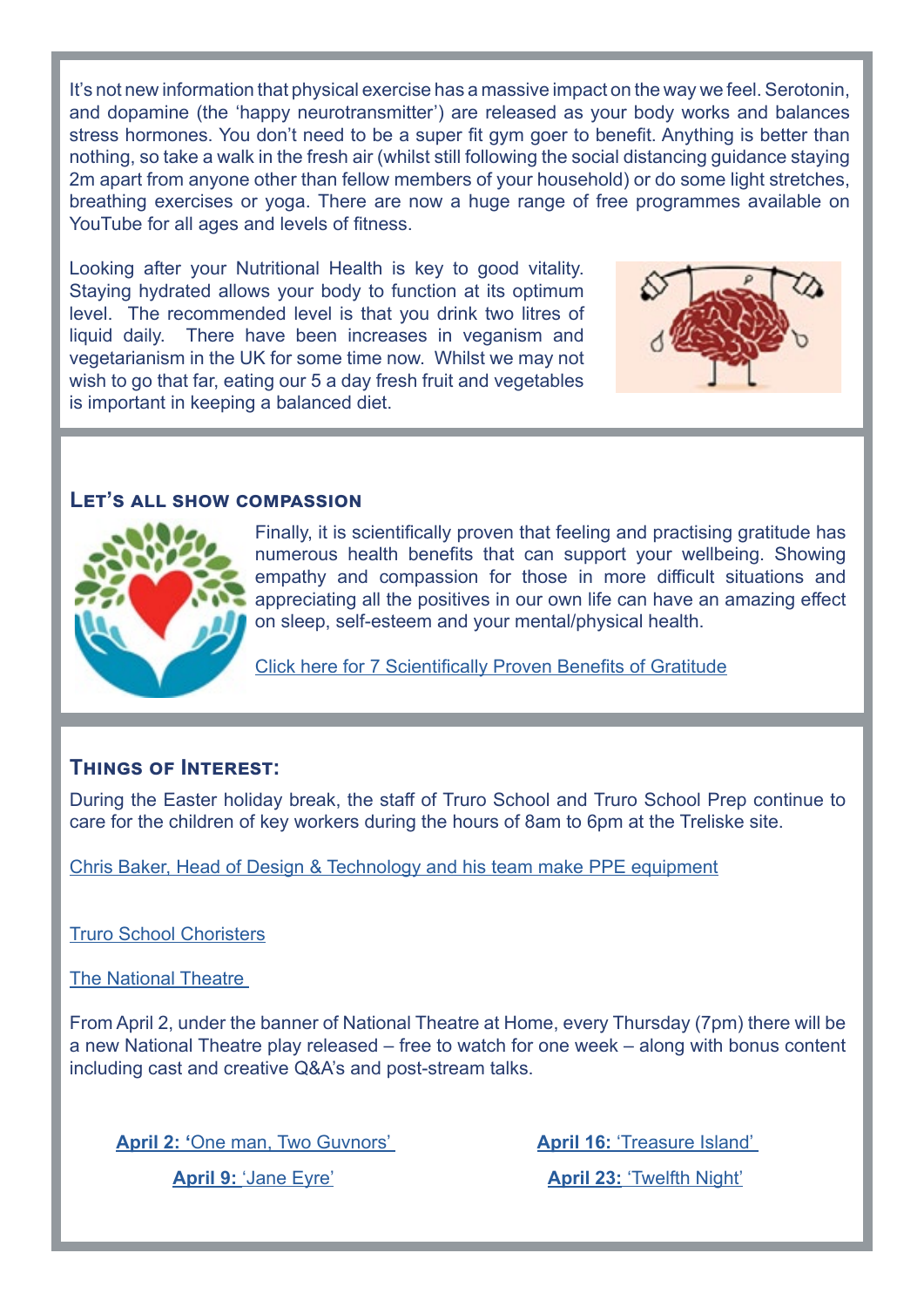#### **Things of Interest:**

#### **Coronavirus support**

#### **[House Competition - Quarantine Contest](https://www.truroschool.com/wp-content/uploads/2020/04/Quarantine-Contest-V4-.pdf)**

These are some (hopefully) fun competitions for the students to pass the time whilst not at school.

We know our Old Truronians have fond memories of their old School House so thought you might like to follow the progress of the competition.





#### **[Celebrations](https://www.truroschool.com/parents/coronavirus-support/celebrations/)**

Taking the school into home has been a new experience for everyone in the Truro School community, with pupils, parents, and teachers adjusting to remote learning. Take a look at what the students have been doing in our Celebrations gallery.



#### **[Headmaster's Updates](https://www.truroschool.com/parents/coronavirus-support/headmasters-updates/)**

"*In truth this is unlike any term any of us have ever experienced... and we have had to collectively and rather rapidly design a new system for the school within the framework of this different set of prioroities."* [CLICK HERE TO WATCH](https://www.truroschool.com/latest-news/a-word-from-the-headmaster-2/)

#### **[Remote Teaching](https://www.truroschool.com/parents/coronavirus-support/remote-teaching/)**



Learn how the teachers and School has adapted to support the students with amazing support from the IT team.



**[Tips from Teachers](https://www.truroschool.com/parents/coronavirus-support/tips-from-teachers/)**

For those who are adapting to teaching their children from home, here are a few helpful hints from the teaching staff.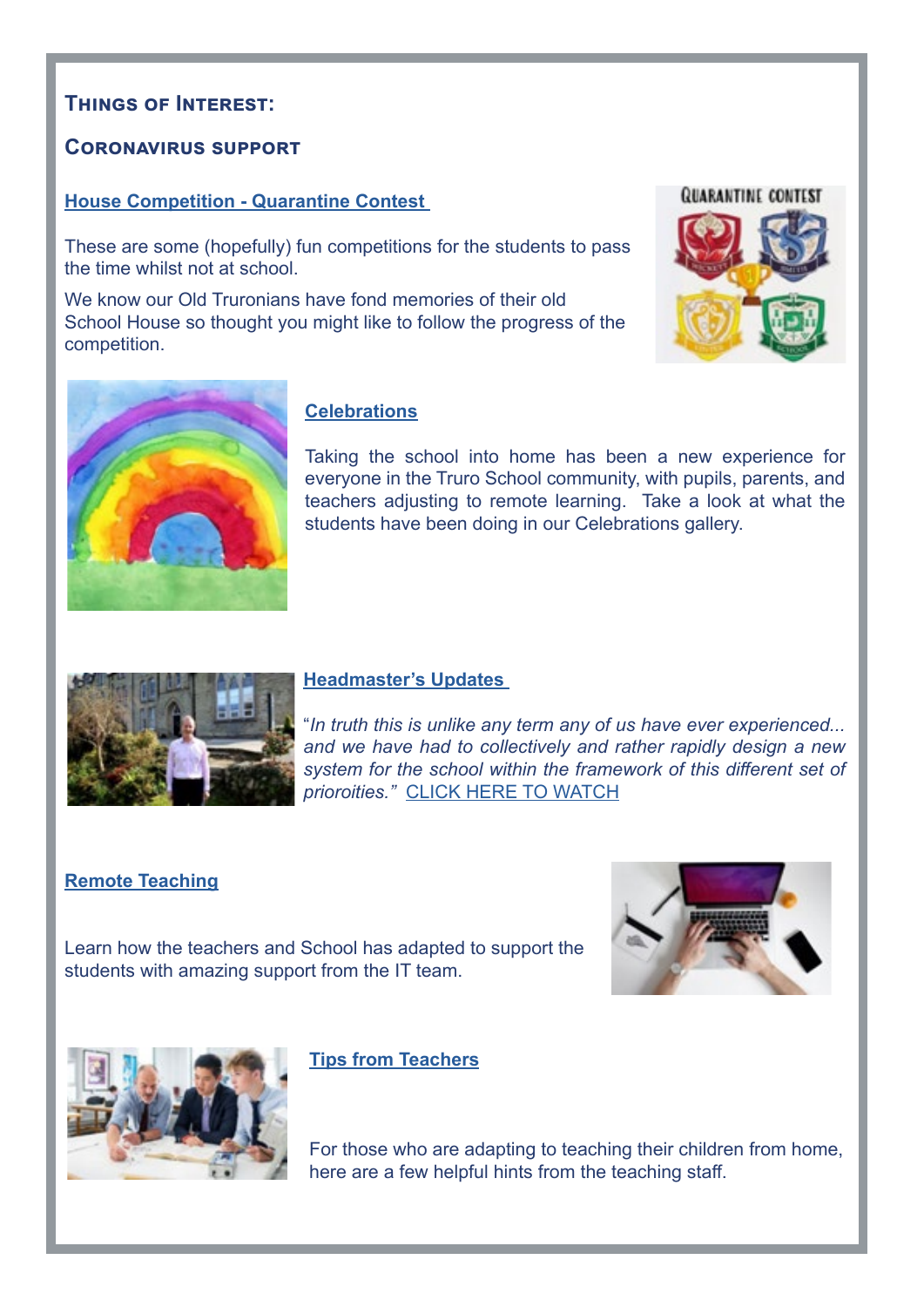#### **Feel good food series - truro cookery school**

Maria Taylor CO86 and her team are creating a series of videos to share with the community. So [CLICK HERE t](https://www.facebook.com/pg/truroschoolcookery/videos/?ref=page_internal)o start watching the series and treat your family to some lovely food ideas or keep the children occupied with some cooking lessons.

Maria is also very kindly going to include a recipe here each week - so here is our first one:

#### **Hot cross bun ring with spiced honey butter**



#### **Ingredients**

300 mls milk 50 g butter 500 g strong white bread flour 1 teaspoon cinnamon 85 g caster sugar 2 sachets easy blend fast action dried yeast 1 teaspoon salt 1 large egg 100 g dried mixed fruit

#### **For the crosses**

75g plain flour

#### **For the glaze**

2 tablespoons honey ¾ teaspoon cinnamon ¼ teaspoon ground ginger

#### **For the spiced honey butter**

200 g softened butter

1 ½ teaspoons cinnamon

½ teaspoon ginger

4 tablespoons honey

#### **Method**

- 1. Warm the milk until steaming then remove from the heat and add the butter. Stir gently until the butter has melted then leave to cool to hand temperature.
- 2. Place the flour, cinnamon, sugar, yeast and salt into a large mixing bowl.
- 3. Beat the egg with a fork and add to the flour along with the warmed milk. Mix with a table knife until a sticky dough is formed.
- 4. Tip the dough onto a lightly floured work surface and knead until smooth and elastic. The finished dough should bounce back when pressed with your finger.
- 5. Place the dough back into a clean oiled bowl and cover with oiled cling film. Leave to rise for at least one hour until it has doubled in size.
- 6. Tip your dough back onto a lightly floured work surface and knead again to knock out any large air bubbles. Make the dough into a large disc then tip the dried fruit into the centre and fold the edges of the dough over. Carefully knead again until all the fruit is evenly distributed throughout the dough.
- 7. Divide the dough into 11 equal pieces (to represent the 11 faithful apostles!) and shape each piece into a smooth ball.
- 8. Arrange the balls onto a lightly floured baking tray in a neat circle leaving a small gap between each.
- 9. Cover again with oiled cling film and leave for a further hour until doubled in size again. Heat the oven to 180 c.
- 10. Mix the plain flour with enough water to make a thick paste then transfer to a disposable piping bag.
- 11. Snip off the corner and use the paste to pipe crosses over each bun. The easiest way to do this is to pipe one large circle around the ring then put a line across the middle of each bun.
- 12. Bake for 20 25 minutes until golden and hollow when tapped underneath.
- 13. Whilst the buns are cooking make the spiced butter by beating together the butter, spices and honey using an electric hand whisk. Spoon into a small bowl to serve in the centre of the ring.
- 14. Finally, gently warm the honey, cinnamon and ginger for the glaze the easiest way to do this is in a small dish in the microwave – then brush over the hot cross bun ring taking care to coat all sides.

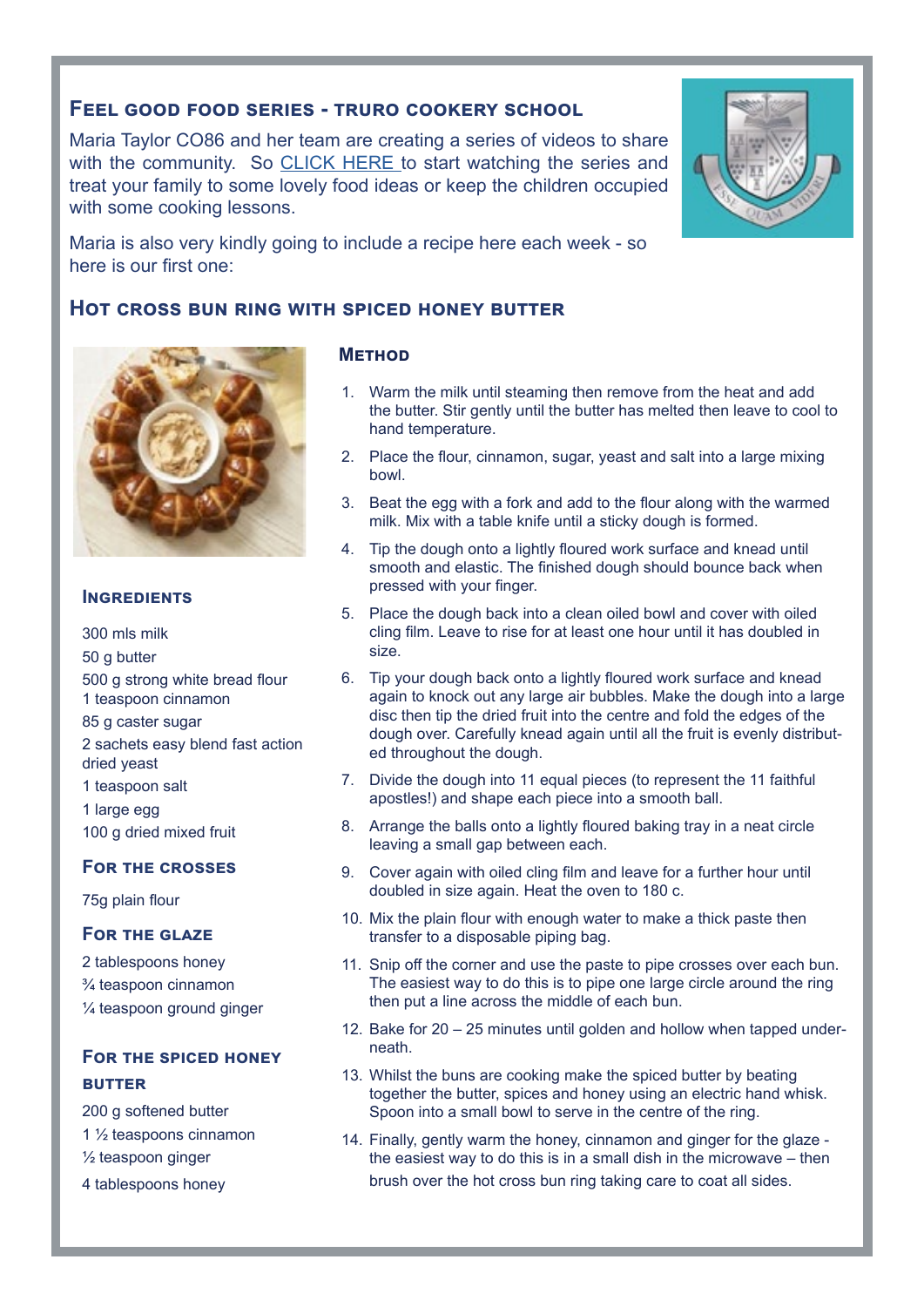#### **An Easter message - Reverend aubin de gruchy**

#### *Dear All,*

This evening, 8th April 2020, Jewish students, family and friends will begin celebrating the Passover in their homes. May this annual reminder be a real blessing to all of you as you do so. Way back then, at the time of the Exodus, there was hardship, fear and anxiety but also in the midst of all the suffering a hope that there was to be liberation, a way out of captivity and slavery, a journey, although into the unknown, to something new.

Wherever we are in the world, in whatever community we live in or organisation we work for, we are deeply affected by the uncertainty, the anxiety, the enormous loss of life affected by the coronavirus. It does drive us to reflect on our core beliefs or faith.

Over the past few weeks I have been reading some of the letters written by Henri Nouwen. He writes:

"*I am always struck that poor people are so attracted to images of the suffering Christ. In Spain and Latin America, Good Friday often seems more important than Easter. There is a certain realism here. People are looking for strength to live their hard life faithfully. They often find more consolation in knowing that God is with them in the struggle, in the agony and even in the experience of being abandoned by God, than in the knowledge that finally life will prove stronger than death. For many people the most burning question is: how to make it another day."*

*"Looking at the crucified Jesus in his desolation they can say: 'But we are not alone, he is with us.' There we come to understand fully what it means that God is compassionate, that God is a God who suffers with us."* Letter to Senator Hatfield April 8, 1986, Henri J. M. Nouwen, Love, Henri – Letter on the Spiritual Life, p129

My prayer for all who will receive this, especially to any who are struggling, who have contracted the virus or lost a loved one, is that here will be a real awareness of the mystery of God with us. One of the shortest verses in the Bible, if not the shortest, is also one of the most profound - "*Jesus wept.*" God in Christ showed compassion throughout his earthly life.

*"God is always where we are. Not in the past (with its disappointments) nor in the future (with its worries) but in the present where love can touch us."* Henri J. M. Nouwen, Love, Henri – Letter on the Spiritual Life, p.115

The Exodus also promised to be an incredibly exciting and challenging journey. Our present journey is similar. It has been amazing to see the generosity of spirit, the creativity and the dedication of so many in this present struggle and going forward. There are many examples:

- Our former pupils and parents who are consultants, doctors and nurses and all others working to provide essential services.
- Old Truronian, Joe Healey CO04 and his team at Healey's Cyder Farm are using their facilties to produce handwash for Treliske hospital.
- Amber Cowburn CO12, another Old Truronian, is offering mental health support and training.